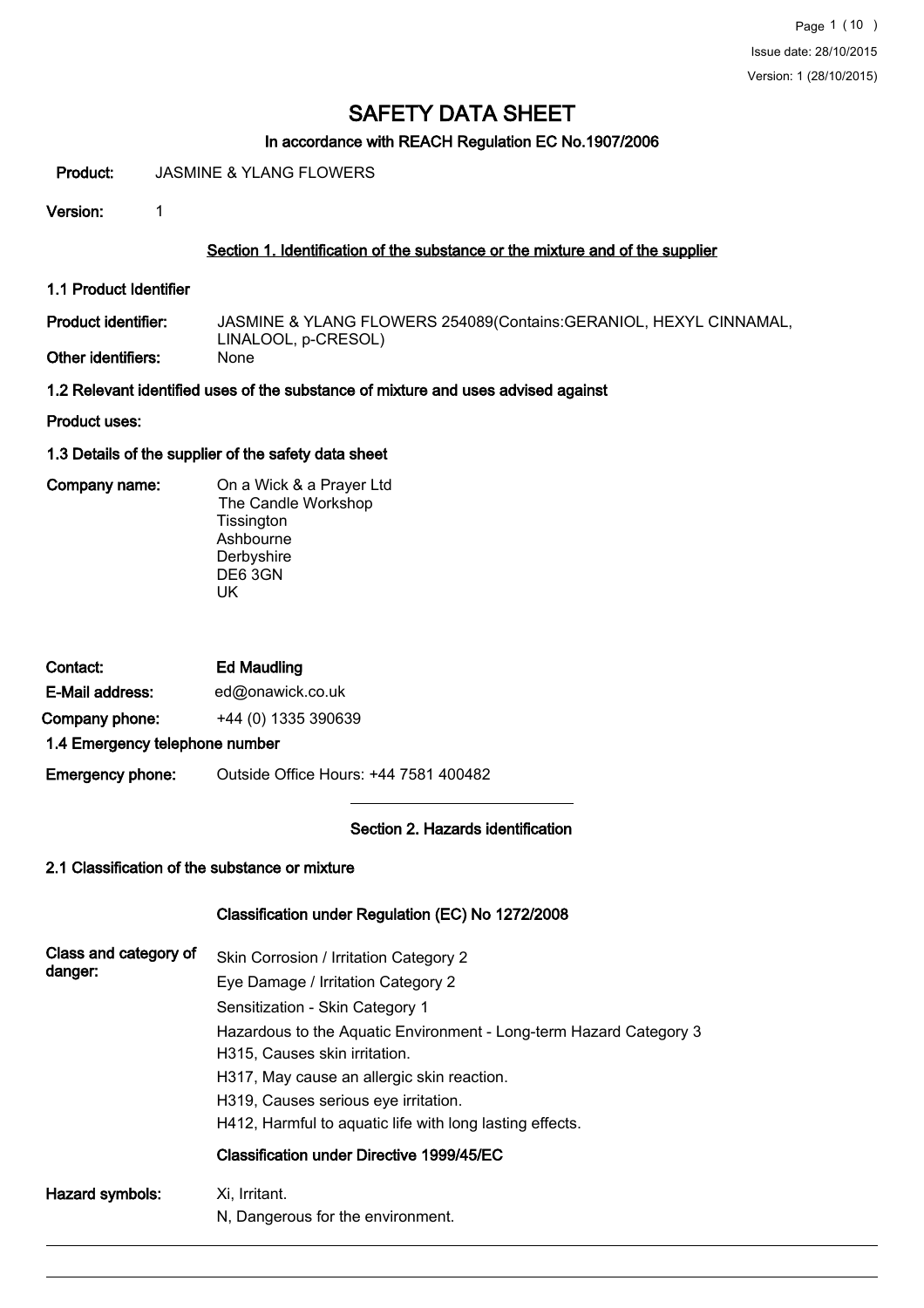## In accordance with REACH Regulation EC No.1907/2006

| Product:                     |   | <b>JJASMINE &amp; YLANG FLOWERS</b>                                                                                                                                                                                                                                                                                                                                                                                                                                                                                                                                                                                                                                                                                                                                                                                                                       |
|------------------------------|---|-----------------------------------------------------------------------------------------------------------------------------------------------------------------------------------------------------------------------------------------------------------------------------------------------------------------------------------------------------------------------------------------------------------------------------------------------------------------------------------------------------------------------------------------------------------------------------------------------------------------------------------------------------------------------------------------------------------------------------------------------------------------------------------------------------------------------------------------------------------|
| Version:                     | 1 |                                                                                                                                                                                                                                                                                                                                                                                                                                                                                                                                                                                                                                                                                                                                                                                                                                                           |
| <b>Risk phrases:</b>         |   | R38, Irritating to the skin.<br>R43, May cause sensitisation by skin contact.<br>R51/53, Toxic to aquatic organisms, may cause long-term adverse effects in the aquatic<br>environment.                                                                                                                                                                                                                                                                                                                                                                                                                                                                                                                                                                                                                                                                   |
| 2.2 Label elements           |   |                                                                                                                                                                                                                                                                                                                                                                                                                                                                                                                                                                                                                                                                                                                                                                                                                                                           |
| Signal word:                 |   | Warning                                                                                                                                                                                                                                                                                                                                                                                                                                                                                                                                                                                                                                                                                                                                                                                                                                                   |
| <b>Hazard statements:</b>    |   | H315, Causes skin irritation.<br>H317, May cause an allergic skin reaction.<br>H319, Causes serious eye irritation.<br>H412, Harmful to aquatic life with long lasting effects.                                                                                                                                                                                                                                                                                                                                                                                                                                                                                                                                                                                                                                                                           |
| Supplemental<br>Information: |   | EUH208, Contains HELIOTROPINE, HYDROXYISOHEXYL 3-CYCLOHEXENE<br>CARBOXALDEHYDE, EUGENOL, HYDROXYCITRONELLAL, AMYL CINNAMAL, ALPHA-<br>ISOMETHYL IONONE. May produce an allergic reaction.                                                                                                                                                                                                                                                                                                                                                                                                                                                                                                                                                                                                                                                                 |
| Precautionary<br>statements: |   | P261, Avoid breathing vapour or dust.<br>P264, Wash hands and other contacted skin thoroughly after handling.<br>P272, Contaminated work clothing should not be allowed out of the workplace.<br>P273, Avoid release to the environment.<br>P280, Wear protective gloves/eye protection/face protection.<br>P302/352, IF ON SKIN: Wash with plenty of soap and water.<br>P305/351/338, IF IN EYES: Rinse cautiously with water for several minutes. Remove contact<br>lenses, if present and easy to do. Continue rinsing.<br>P333/313, If skin irritation or rash occurs: Get medical advice/attention.<br>P337/313, If eye irritation persists: Get medical advice/attention.<br>P362, Take off contaminated clothing and wash before reuse.<br>P501, Dispose of contents/container to approved disposal site, in accordance with local<br>regulations. |
| Pictograms:                  |   |                                                                                                                                                                                                                                                                                                                                                                                                                                                                                                                                                                                                                                                                                                                                                                                                                                                           |

Other hazards: None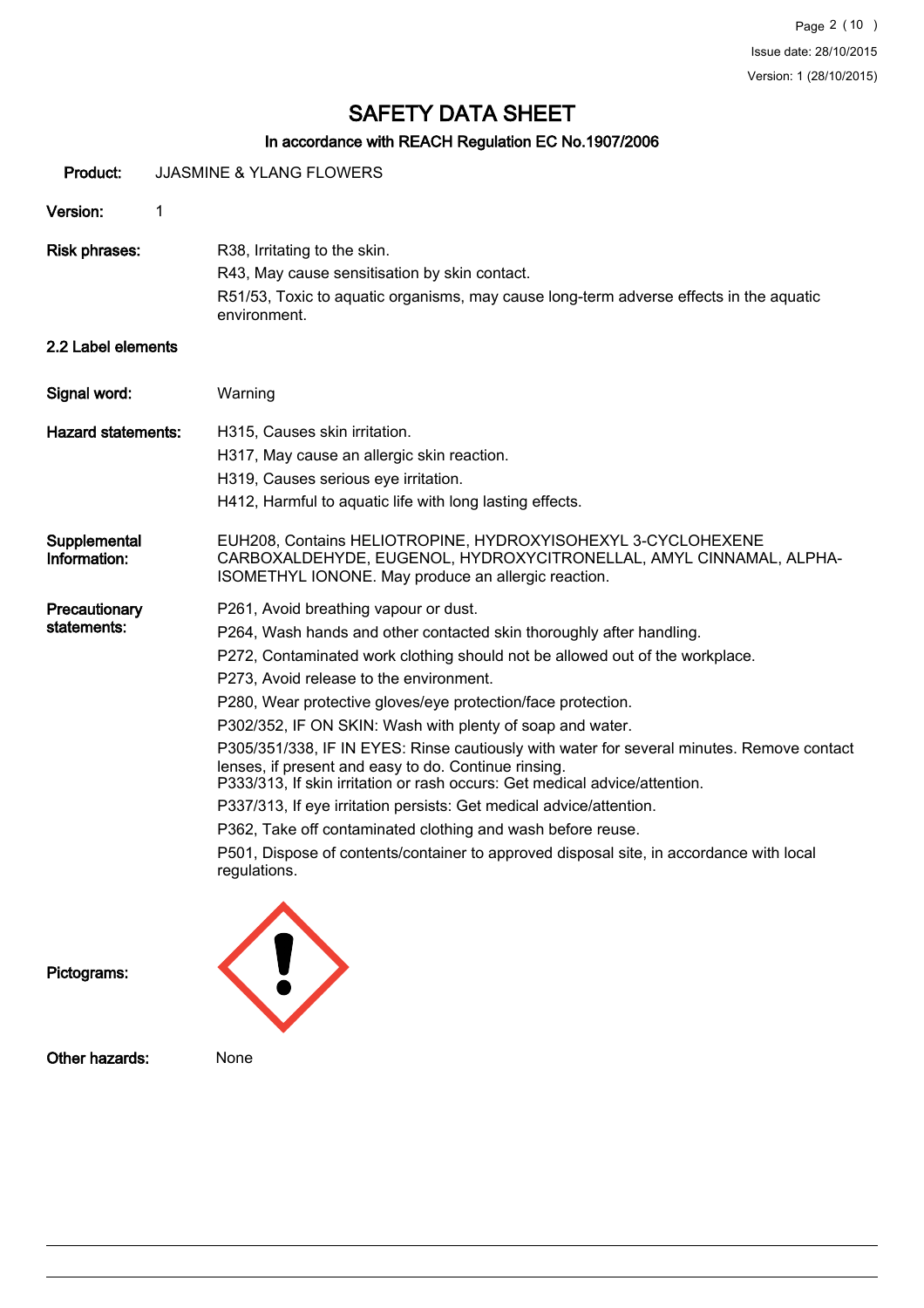In accordance with REACH Regulation EC No.1907/2006

## Section 3. Composition / information on ingredients

#### 3.2 Mixtures

#### Contains:

| <b>Name</b>                                               | <b>CAS</b>     | <b>EC</b> | <b>REACH Registration</b><br>No. | %           | <b>Classification for (DSD)</b><br>67/548/EEC | <b>Classification for (CLP)</b><br>1272/2008                        |
|-----------------------------------------------------------|----------------|-----------|----------------------------------|-------------|-----------------------------------------------|---------------------------------------------------------------------|
| <b>BENZYL ACETATE</b>                                     | $140 - 11 - 4$ | 205-399-7 |                                  | 25-<50%     | $\pm$ ) =                                     | EH C3;H412,-                                                        |
| <b>HEXYL CINNAMAL</b>                                     | 101-86-0       | 202-983-3 |                                  | $10 - 15%$  | Xi-N : R38-R43-R50/53                         | SS 1B-EH A1-EH C2;H317-<br>H400-H411,-                              |
| <b>AMYL CINNAMAL</b>                                      | 122-40-7       | 204-541-5 |                                  | 5-<10%      | Xi-N ; R38-R43-R51/53                         | SS 1B-EH C2; H317-H411,-                                            |
| <b>LINALOOL</b>                                           | 78-70-6        | 201-134-4 | 01-2119474016-42                 | 5-<10%      | Xi : R38                                      | SCI 2-EDI 2:H315-H319,-                                             |
| 2-METHYL<br><b>CYCLOPENTANONE</b>                         | 13074-65-2     | 235-970-6 |                                  | 5-<10%      | Xi : R36                                      | EDI 2;H319,-                                                        |
| <b>HYDROXYCITRONEL</b><br>LAL                             | 107-75-5       | 203-518-7 |                                  | $1 - 3%$    | Xi: R36-R43                                   | EDI 2-SS 1B:H317-H319,-                                             |
| <b>INDOLE</b>                                             | 120-72-9       | 204-420-7 |                                  | $1 - 3%$    | Xn; R21/22                                    | ATO 4-ATD 3; H302-H311,-                                            |
| <b>EUGENOL</b>                                            | $97-53-0$      | 202-589-1 |                                  | $1 - 3%$    | Xi ; R36-R43                                  | EDI 2-SS 1B;H317-H319,-                                             |
| <b>HYDROXYISOHEXYL</b><br>3-CYCLOHEXENE<br>CARBOXALDEHYDE | 31906-04-4     | 250-863-4 |                                  | $1 - 3%$    | Xi ; R43                                      | SS 1B:H317,-                                                        |
| <b>GERANIOL</b>                                           | 106-24-1       | 203-377-1 |                                  | $1 - 3%$    | Xi : R38-R41-R43                              | SCI 2-EDI 1-SS 1:H315-<br>H317-H318,-                               |
| p-CRESOL                                                  | 106-44-5       | 203-398-6 |                                  | $0.1 - 1\%$ | T: R34-R24/25                                 | ATO 3-ATD 3-SCI 1C-EDI<br>1:H301-H311-H314.-                        |
| <b>BENZYL BENZOATE</b>                                    | 120-51-4       | 204-402-9 |                                  | $0.1 - 1\%$ | Xn-N; R22-R51/53                              | ATO 4-EH A1-EH C2;<br>H302-H400-H411,-                              |
| <b>ALPHA-ISOMETHYL</b><br><b>IONONE</b>                   | $127 - 51 - 5$ | 204-846-3 |                                  | $0.1 - 1\%$ | Xi-N: R43-R36/38-R51/53                       | SCI 2-SS 1B-EH C2;H315-<br>H317-H320-H411,-                         |
| <b>HELIOTROPINE</b>                                       | 120-57-0       | 204-409-7 |                                  | $0.1 - 1\%$ | Xi: R43                                       | SS 1B:H317,-                                                        |
| <b>METHYL ALPHA-</b><br><b>IONONE ISOMERS</b>             | 1335-46-2      | 215-635-0 | 01-2119471851-35                 | $0.1 - 1\%$ | Xi-N ; R36/38-R51/53                          | SCI 2-EH C2; H315-H320-<br>H411.-                                   |
| BETA-<br>CARYOPHYLLENE                                    | 87-44-5        | 201-746-1 |                                  | $< 0.1\%$   | Xn ; R65                                      | AH 1:H304,-                                                         |
| <b>FARNESENE</b>                                          | 18794-84-8     | 242-582-0 |                                  | < 0.1%      | $Xn$ ; R65                                    | AH 1;H304,-                                                         |
| CIS-BETA-OCIMENE                                          | 3338-55-4      | 222-081-3 |                                  | $< 0.1\%$   | $Xn$ ; R65                                    | FL 3-AH 1;H226-H304,-                                               |
| TRANS-BETA-<br><b>OCIMENE</b>                             | 13877-91-3     | 237-641-2 |                                  | $< 0.1\%$   | Xn ; R65                                      | FL 3-AH 1;H226-H304,-                                               |
| <b>TERPINOLENE</b>                                        | 586-62-9       | 209-578-0 |                                  | < 0.1%      | Xn-N; R43-R65-R50/53                          | FL 3-SS 1B-AH 1-EH A1-<br>EH C1;H226-H304-H317-<br>$H410. -$        |
| <b>L-LIMONENE</b>                                         | 5989-54-8      | 227-815-6 |                                  | $< 0.1\%$   | Xn-N ; R10-R38-R43-R65-<br>R50/53             | FL 3-SCI 2-SS 1B-AH 1-EH<br>A1-EH C1;H226-H304-<br>H315-H317-H410,- |
| <b>LIMONENE</b>                                           | 5989-27-5      | 227-813-5 |                                  | $< 0.1\%$   | Xn-N; R10-R38-R43-R65-<br>R50/53              | FL 3-SCI 2-SS 1B-AH 1-EH<br>A1-EH C1:H226-H304-<br>H315-H317-H410,- |

Substances with Community workplace exposure limits, not listed above:

| <b>Name</b>       | <b>CAS</b> | EC        | %     |
|-------------------|------------|-----------|-------|
| DIETHYL PHTHALATE | 84-66-2    | 201-550-6 | 0.45% |
| ' p-CRESOL        | 106-44-5   | 203-398-6 | 0.80% |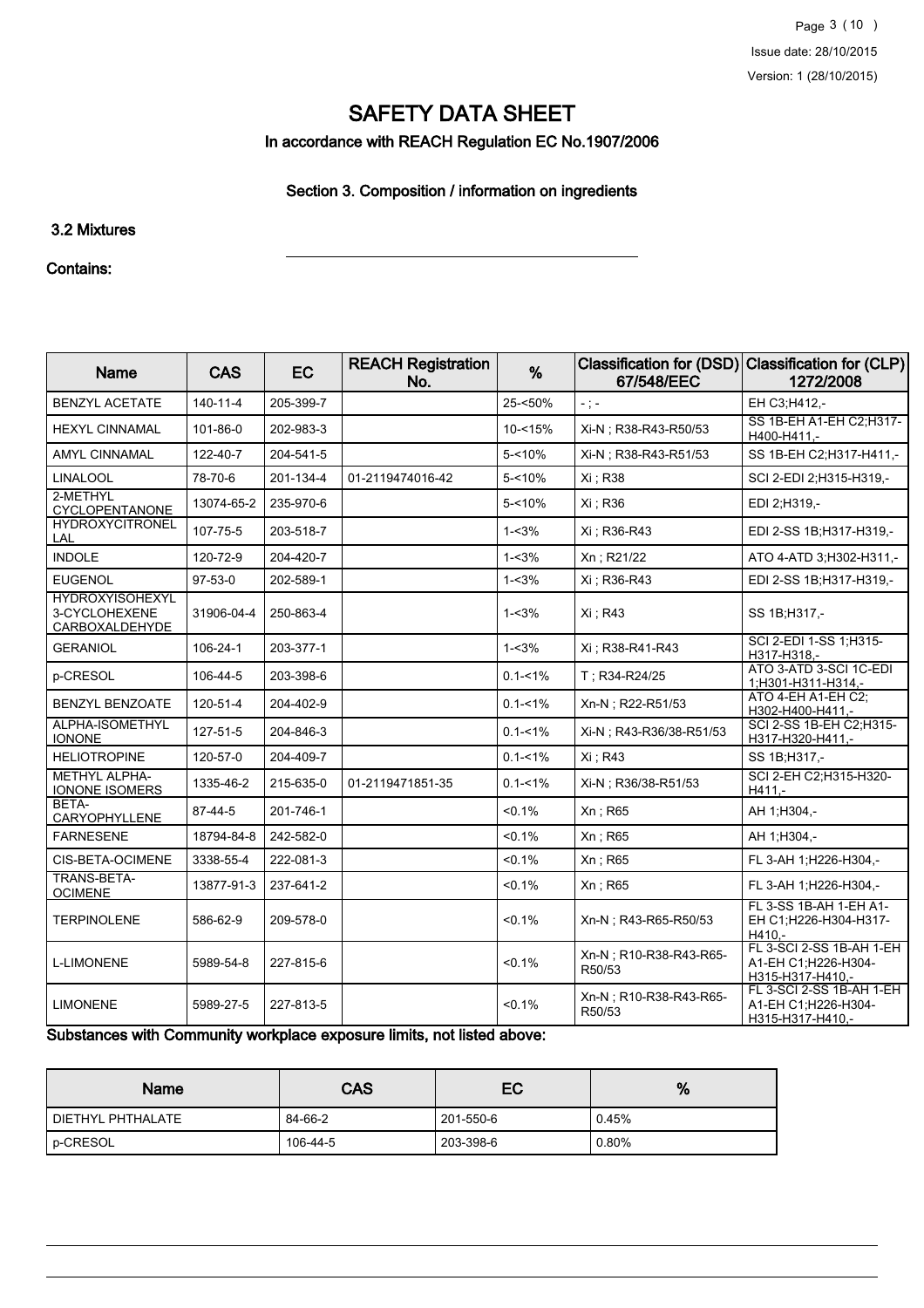#### In accordance with REACH Regulation EC No.1907/2006

Product: JASMINE & YLANG FLOWERS

Version: 1

Substances that are persistent, bioaccumulative and toxic or very persistent and very bioaccumulative, greater than 0.1%:

Not Applicable

#### Section 4. First-aid measures

#### 4.1 Description of first aid measures

IF ON SKIN: Wash with plenty of soap and water.

IF IN EYES: Rinse cautiously with water for several minutes. Remove contact lenses, if present and easy to do. Continue rinsing.

#### 4.2 Most important symptoms and effects, both acute and delayed

Causes skin irritation. May cause an allergic skin reaction. Causes serious eye irritation.

#### 4.3 Indication of any immediate medical attention and special treatment needed

None expected, see Section 4.1 for further information.

#### SECTION 5: Firefighting measures

#### 5.1 Extinguishing media

Suitable media: Carbon dioxide, Dry chemical, Foam.

#### 5.2 Special hazards arising from the substance or mixture

In case of fire, may be liberated: Carbon monoxide, Unidentified organic compounds.

#### 5.3 Advice for fire fighters:

In case of insufficient ventilation, wear suitable respiratory equipment.

#### Section 6. Accidental release measures

### 6.1 Personal precautions, protective equipment and emergency procedures:

Avoid inhalation. Avoid contact with skin and eyes. See protective measures under Section 7 and 8.

### 6.2 Environmental precautions:

Keep away from drains, surface and ground water, and soil.

## 6.3 Methods and material for containment and cleaning up:

Remove ignition sources. Provide adequate ventilation. Avoid excessive inhalation of vapours. Contain spillage immediately by use of sand or inert powder. Dispose of according to local regulations.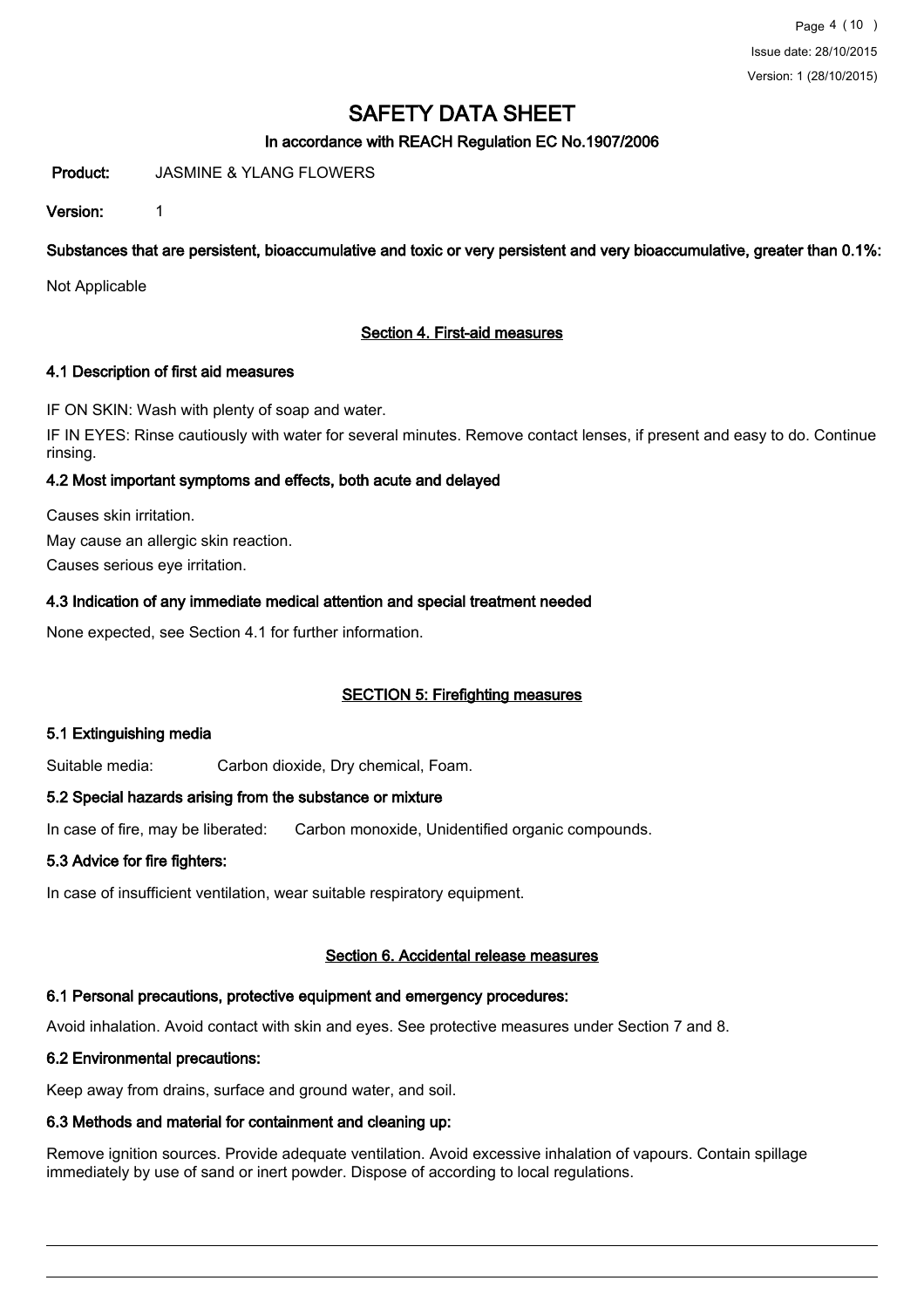#### In accordance with REACH Regulation EC No.1907/2006

Product: JASMINE & YLANG FLOWERS

Version: 1

#### 6.4 Reference to other sections:

Also refer to sections 8 and 13.

#### Section 7. Handling and storage

#### 7.1 Precautions for safe handling:

Keep away from heat, sparks, open flames and hot surfaces. - No smoking. Use personal protective equipment as required. Use in accordance with good manufacturing and industrial hygiene practices. Use in areas with adequate ventilation Do not eat, drink or smoke when using this product.

#### 7.2 Conditions for safe storage, including any incompatibilities:

Store in a well-ventilated place. Keep container tightly closed. Keep cool. Ground/bond container and receiving equipment. Use explosion-proof electrical, ventilating and lighting equipment. Use only non-sparking tools. Take precautionary measures against static discharge.

#### 7.3 Specific end use(s):

Use in accordance with good manufacturing and industrial hygiene practices.

#### Section 8. Exposure controls/personal protection

#### 8.1 Control parameters

#### Workplace exposure limits:

| Ingredient        | <b>CAS</b> | EC.      | <b>Description</b>                                         | ppm                      | mg/m <sup>3</sup>        | Reference           |
|-------------------|------------|----------|------------------------------------------------------------|--------------------------|--------------------------|---------------------|
|                   |            | 201-550- | Long-term exposure limit (8-hour<br>TWA reference period)  |                          | 5                        | UK EH40 Oct<br>2007 |
| DIETHYL PHTHALATE | 84-66-2    | 6        | Short-term exposure limit (15-<br>minute reference period) |                          | 10                       | UK EH40 Oct<br>2007 |
|                   |            | 203-398- | Long-term exposure limit (8-hour<br>TWA reference period)  | 5                        | 22                       |                     |
| p-CRESOL          | 106-44-5   | 6        | Short-term exposure limit (15-<br>minute reference period) | $\overline{\phantom{a}}$ | $\overline{\phantom{0}}$ |                     |

#### 8.2 Exposure Controls

#### Eye / Skin Protection

Wear protective gloves/eye protection/face protection

#### Respiratory Protection

Ensure adequate and ongoing ventilation is maintained in order to prevent build up of excessive vapour and to ensure occupational exposure limits are adhered to. If appropriate, and depending on your patterns and volumes of use, the following engineering controls may be required as additional protective measures: a) Isolate mixing rooms and other areas where this material is used or openly handled. Maintain these areas under negative air pressure relative to the rest of the plant. b) Employ the use of Personal protective equipment - an approved, properly fitted respirator with organic vapour cartridges or canisters and particulate filters. c) Use local exhaust ventilation around open tanks and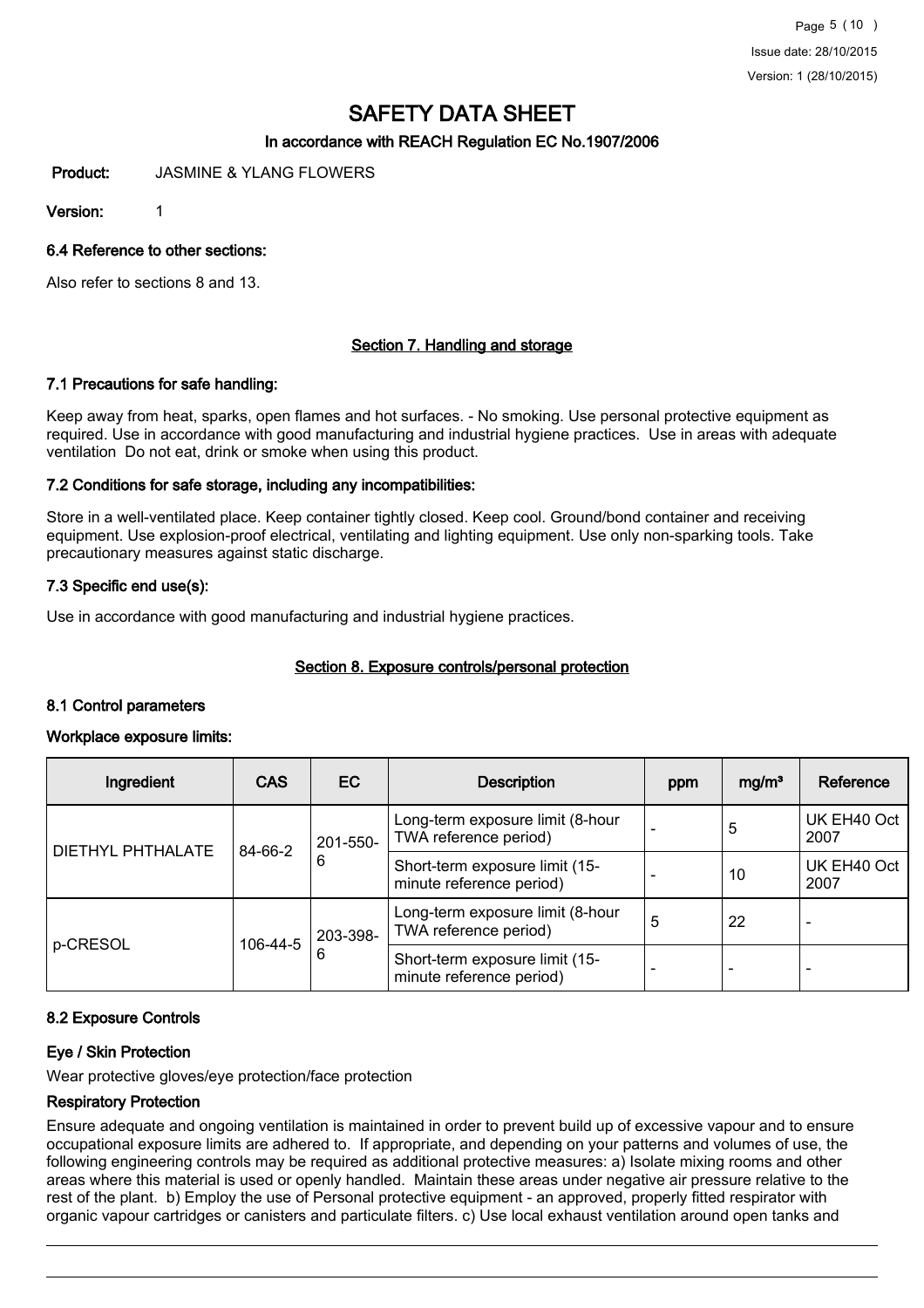#### In accordance with REACH Regulation EC No.1907/2006

Product: JASMINE & YLANG FLOWERS

#### Version: 1

other open sources of potential exposures in order to avoid excessive inhalation, including places where this material is openly weighed or measured. In addition, use general dilution ventilation of the work area to eliminate or reduce possible worker exposures. d) Use closed systems for transferring and processing this material.

Also refer to Sections 2 and 7.

#### Section 9. Physical and chemical properties

#### 9.1 Information on basic physical and chemical properties

| Appearance:                    | Clear yellow to brown liquid |
|--------------------------------|------------------------------|
| Odour:                         | Not determined               |
| pH:                            | Not determined               |
| Initial boiling point / range: | Not determined               |
| Flash point:                   | $>$ 100 °C                   |
| Vapour pressure:               | Not determined               |
| <b>Relative density:</b>       | $0.9620 - 0.9870$            |
| Solubility(ies):               | Not determined               |
| 9.2 Other information:         | None available               |

#### Section 10. Stability and reactivity

#### 10.1 Reactivity:

Presents no significant reactivity hazard, by itself or in contact with water.

#### 10.2 Chemical stability:

Good stability under normal storage conditions.

#### 10.3 Possibility of hazardous reactions:

Not expected under normal conditions of use.

#### 10.4 Conditions to avoid:

Avoid extreme heat.

#### 10.5 Incompatible materials:

Avoid contact with strong acids, alkalis or oxidising agents.

#### 10.6 Hazardous decomposition products:

Not expected.

#### Section 11. Toxicological information

#### 11.1 Information on toxicological effects

This mixture has not been tested as a whole for health effects. The health effects have been calculated using the methods outlined in Regulation (EC) No 1272/2008 (CLP).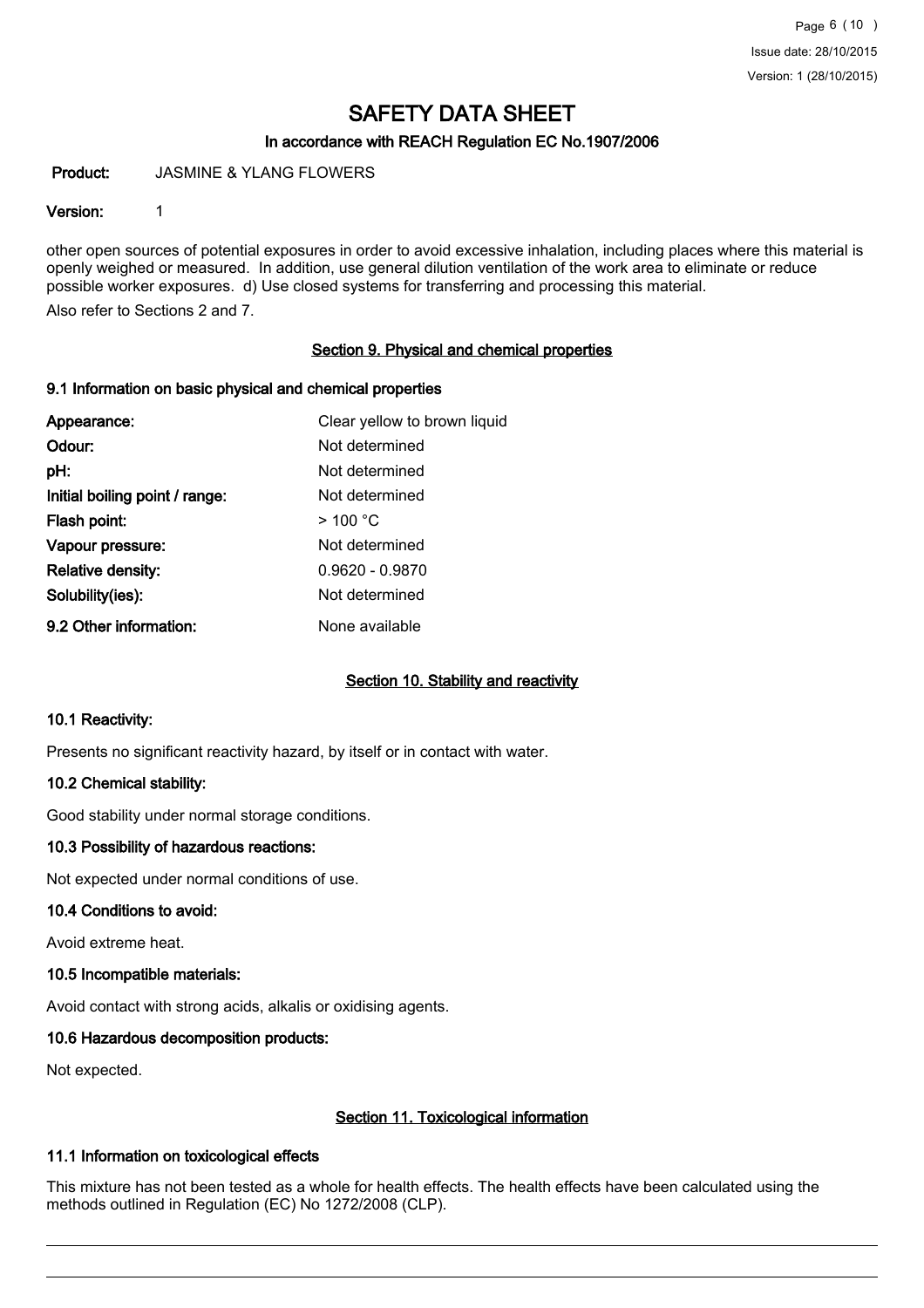Page 7 (10 ) Issue date: 28/10/2015 Version: 1 (28/10/2015)

## SAFETY DATA SHEET

### In accordance with REACH Regulation EC No.1907/2006

Product: JASMINE & YLANG FLOWERS

#### Version: 1

Causes skin irritation.

May cause an allergic skin reaction.

Causes serious eye irritation.

Assumed Toxicity Value (LD50 or ATE) for Acute Oral Toxicity: 3281 Assumed Toxicity Value (LD50 or ATE) for Acute Dermal Toxicity: >5000 Assumed Toxicity Value (LC50 or ATE) for Acute Inhalation Toxicity: Not Available **Inhalation Route:** Not Available in the United States of Available in the United States of Available in the United States of Available in the United States of Available in the United States of Available in the United Stat

### Information about hazardous ingredients in the mixture

| Ingredient    | <b>CAS</b> | <b>EC</b> | LD50/ATE Oral | LD50/ATE<br>Dermal | LC50/ATE<br>Inhalation | LC50 Route    |
|---------------|------------|-----------|---------------|--------------------|------------------------|---------------|
| <b>INDOLE</b> | 120-72-9   | 204-420-7 | 1000          | 790                | Not available          | Not available |
| p-CRESOL      | 106-44-5   | 203-398-6 | 210           | 300                | Not available          | Not available |

Refer to Sections 2 and 3 for additional information.

## Section 12. Ecological information

### 12.1 Toxicity:

Harmful to aquatic life with long lasting effects.

| Not available |
|---------------|
|               |

| 12.3 Bioaccumulative potential: | Not available |
|---------------------------------|---------------|
|---------------------------------|---------------|

12.4 Mobility in soil: Not available

#### 12.5 Results of PBT and vPvB assessment:

This substance does not meet the PBT/vPvB criteria of REACH, annex XIII.

12.6 Other adverse effects: Not available

#### Section 13. Disposal considerations

#### 13.1 Waste treatment methods:

Dispose of in accordance with local regulations. Avoid disposing into drainage systems and into the environment. Empty containers should be taken to an approved waste handling site for recycling or disposal.

#### Section 14. Transport information

| 14.1 UN number:                  | Not classified |
|----------------------------------|----------------|
| 14.2 UN Proper Shipping Name:    | Not classified |
| 14.3 Transport hazard class(es): | Not classified |
| Sub Risk:                        | Not classified |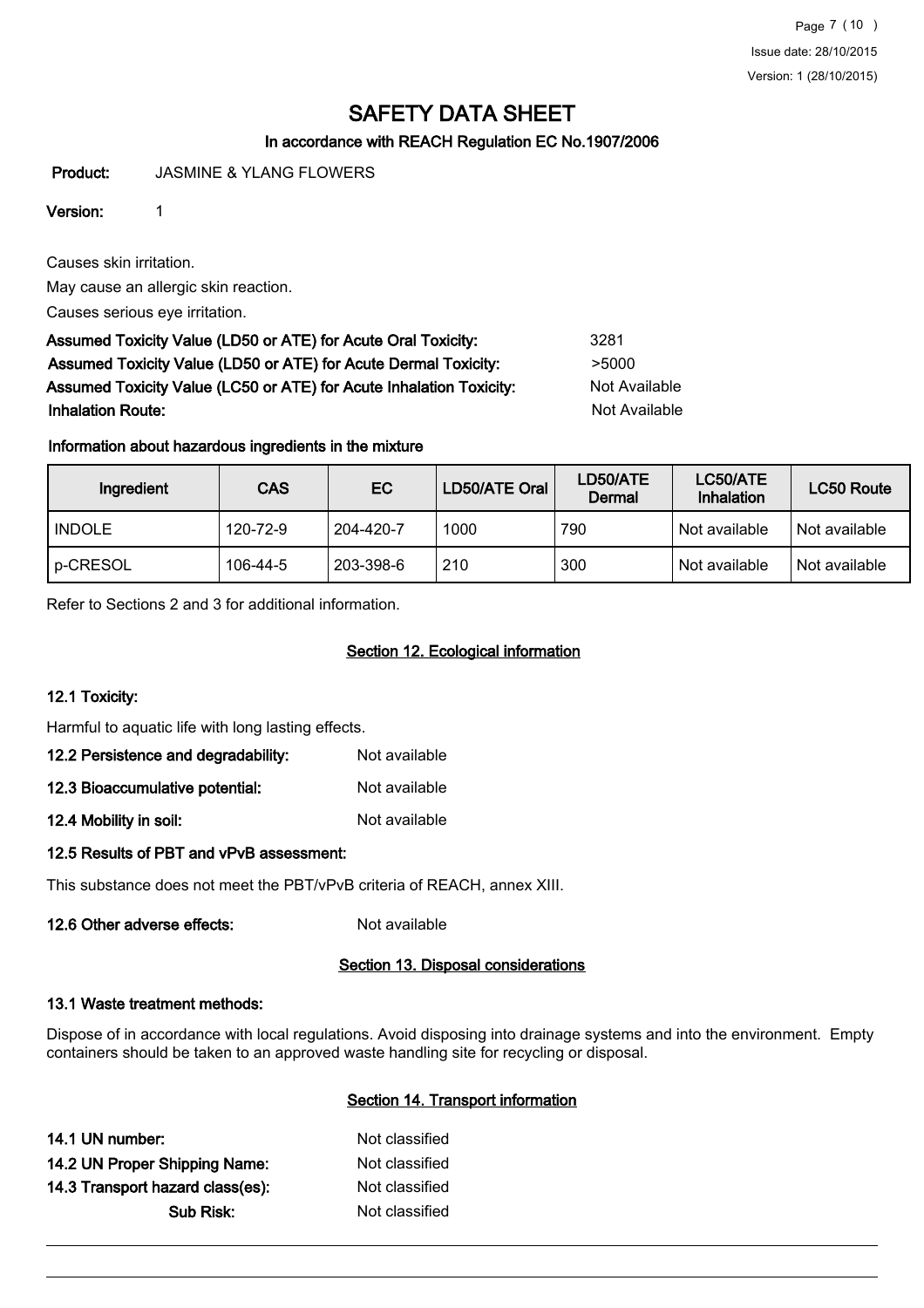Page 8 (10 ) Issue date: 28/10/2015 Version: 1 (28/10/2015)

## SAFETY DATA SHEET

### In accordance with REACH Regulation EC No.1907/2006

Product: JASMINE & YLANG FLOWERS

Version: 1

14.4. Packing Group: Not classified

14.5 Environmental hazards: Not environmentally hazardous for transport

14.6 Special precautions for user: None additional

14.7 Transport in bulk according to Annex II of MARPOL73/78 and the IBC Code:

Not classified

#### Section 15. Regulatory information

#### 15.1 Safety, health and environmental regulations/legislation specific for the substance or mixture

None additional

#### 15.2 Chemical Safety Assessment

A Chemical Safety Assessment has not been carried out for this product.

#### Section 16. Other information

| Concentration % Limits:  | EH C3=9.39% EH C4=45.08% SCI 2=56.64% EDI 2=26.35% EDI 2A=26.<br>$35\%$ SS 1=7.18% |
|--------------------------|------------------------------------------------------------------------------------|
| Total Fractional Values: | EH C3=10.65 EH C4=2.22 SCI 2=1.77 EDI 2=3.80 EDI 2A=3.80 SS 1=13.<br>92            |
| Key to revisions:        |                                                                                    |

Not applicable

#### Key to abbreviations:

| Abbreviation     | Meaning                                                            |
|------------------|--------------------------------------------------------------------|
| AH <sub>1</sub>  | Aspiration Hazard Category 1                                       |
| ATD <sub>3</sub> | Acute Toxicity - Dermal Category 3                                 |
| ATO <sub>3</sub> | Acute Toxicity - Oral Category 3                                   |
| ATO 4            | Acute Toxicity - Oral Category 4                                   |
| EDI <sub>1</sub> | Eye Damage / Irritation Category 1                                 |
| EDI <sub>2</sub> | Eye Damage / Irritation Category 2                                 |
| EH A1            | Hazardous to the Aquatic Environment - Acute Hazard Category 1     |
| EH <sub>C1</sub> | Hazardous to the Aquatic Environment - Long-term Hazard Category 1 |
| EH <sub>C2</sub> | Hazardous to the Aquatic Environment - Long-term Hazard Category 2 |
| EH <sub>C3</sub> | Hazardous to the Aquatic Environment - Long-term Hazard Category 3 |
| FL <sub>3</sub>  | Flammable Liquid, Hazard Category 3                                |
| H226             | Flammable liquid and vapour.                                       |
| H301             | Toxic if swallowed.                                                |
| H302             | Harmful if swallowed.                                              |
| H304             | May be fatal if swallowed and enters airways.                      |
| H311             | Toxic in contact with skin.                                        |
| H314             | Causes severe skin burns and eye damage.                           |
| H315             | Causes skin irritation.                                            |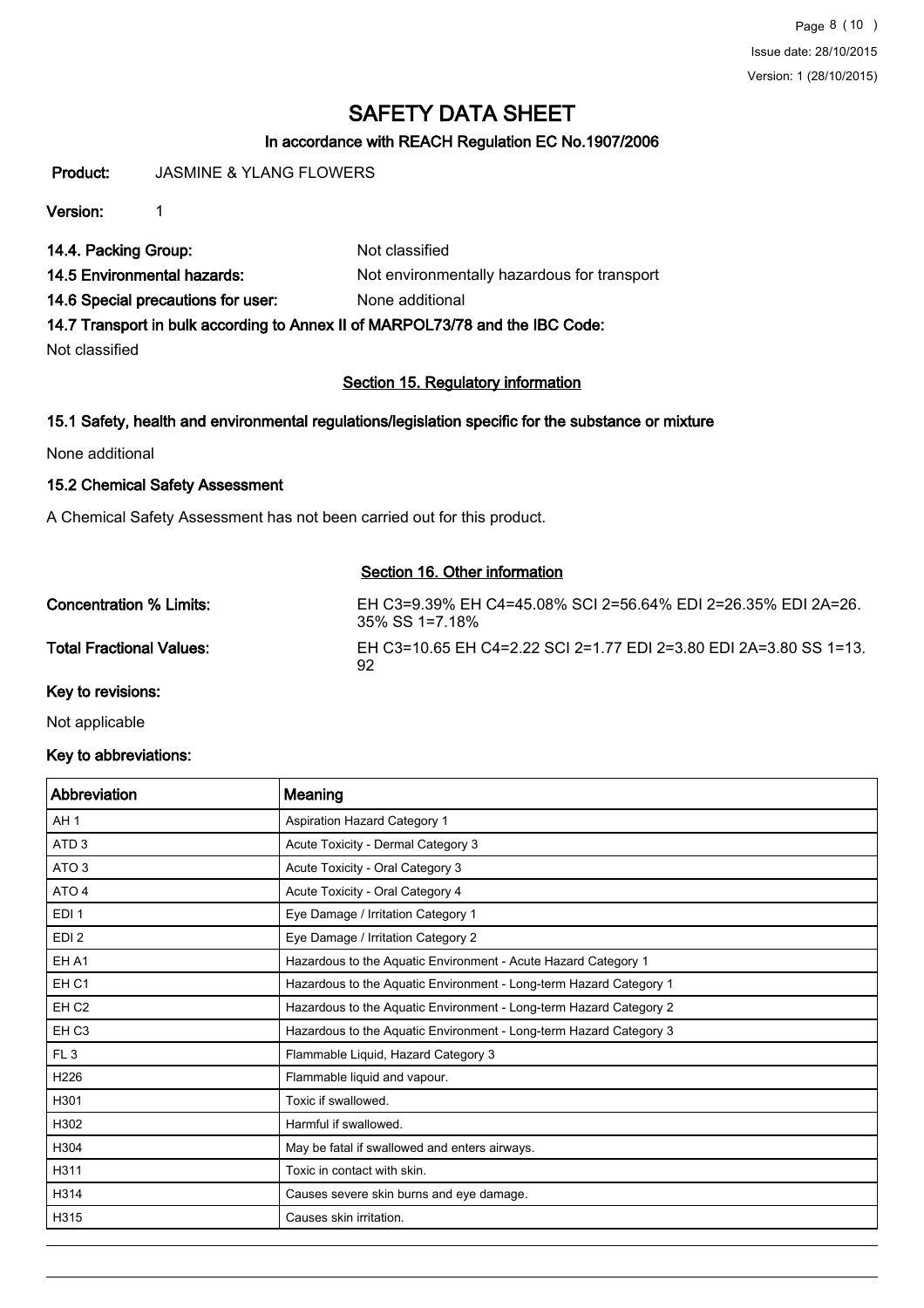Page 9 (10 ) Issue date: 28/10/2015 Version: 1 (28/10/2015)

# SAFETY DATA SHEET

## In accordance with REACH Regulation EC No.1907/2006

## Product: JASMINNE & YLANG FLOWERS

#### Version: 1

| H317         | May cause an allergic skin reaction.                                                                                                |
|--------------|-------------------------------------------------------------------------------------------------------------------------------------|
| H318         | Causes serious eye damage.                                                                                                          |
| H319         | Causes serious eye irritation.                                                                                                      |
| H320         | Causes eye irritation.                                                                                                              |
| H400         | Very toxic to aquatic life.                                                                                                         |
| H410         | Very toxic to aquatic life with long lasting effects.                                                                               |
| H411         | Toxic to aquatic life with long lasting effects.                                                                                    |
| H412         | Harmful to aquatic life with long lasting effects.                                                                                  |
| P210         | Keep away from heat, sparks, open flames and hot surfaces. - No smoking.                                                            |
| P233         | Keep container tightly closed.                                                                                                      |
| P240         | Ground/bond container and receiving equipment.                                                                                      |
| P241         | Use explosion-proof electrical, ventilating and lighting equipment.                                                                 |
| P242         | Use only non-sparking tools.                                                                                                        |
| P243         | Take precautionary measures against static discharge.                                                                               |
| P260         | Do not breathe vapour or dust.                                                                                                      |
| P261         | Avoid breathing vapour or dust.                                                                                                     |
| P264         | Wash hands and other contacted skin thoroughly after handling.                                                                      |
| P270         | Do not eat, drink or smoke when using this product.                                                                                 |
| P272         | Contaminated work clothing should not be allowed out of the workplace.                                                              |
| P273         | Avoid release to the environment.                                                                                                   |
| P280         | Wear protective gloves/eye protection/face protection.                                                                              |
| P301/310     | IF SWALLOWED: Immediately call a POISON CENTER or doctor/physician.                                                                 |
| P301/312     | IF SWALLOWED: call a POISON CENTER or doctor/physician if you feel unwell.                                                          |
| P301/330/331 | If swallowed: Rinse mouth. Do not induce vomiting.                                                                                  |
| P302/352     | IF ON SKIN: Wash with plenty of soap and water.                                                                                     |
| P303/361/353 | IF ON SKIN (or hair): Remove/take off immediately all contaminated clothing. Rinse skin with<br>water/shower.                       |
| P304/340     | IF INHALED: Remove victim to fresh air and keep at rest in a position comfortable for breathing.                                    |
| P305/351/338 | IF IN EYES: Rinse cautiously with water for several minutes. Remove contact lenses, if present and easy<br>to do. Continue rinsing. |
| P310         | Immediately call a POISON CENTER or doctor/physician.                                                                               |
| P312         | Call a POISON CENTRE or doctor/physician if you feel unwell.                                                                        |
| P330         | Rinse mouth.                                                                                                                        |
| P331         | Do not induce vomiting.                                                                                                             |
| P332/313     | If skin irritation occurs: Get medical advice/attention.                                                                            |
| P333/313     | If skin irritation or rash occurs: Get medical advice/attention.                                                                    |
| P337/313     | If eye irritation persists: Get medical advice/attention.                                                                           |
| P361         | Remove/Take off immediately all contaminated clothing.                                                                              |
| P362         | Take off contaminated clothing and wash before reuse.                                                                               |
| P363         | Wash contaminated clothing before reuse.                                                                                            |
| P370/378     | In case of fire: Use carbon dioxide, dry chemical, foam for extinction.                                                             |
| P391         | Collect spillage.                                                                                                                   |
| P403/235     | Store in a well-ventilated place. Keep cool.                                                                                        |
| P405         | Store locked up.                                                                                                                    |
|              |                                                                                                                                     |